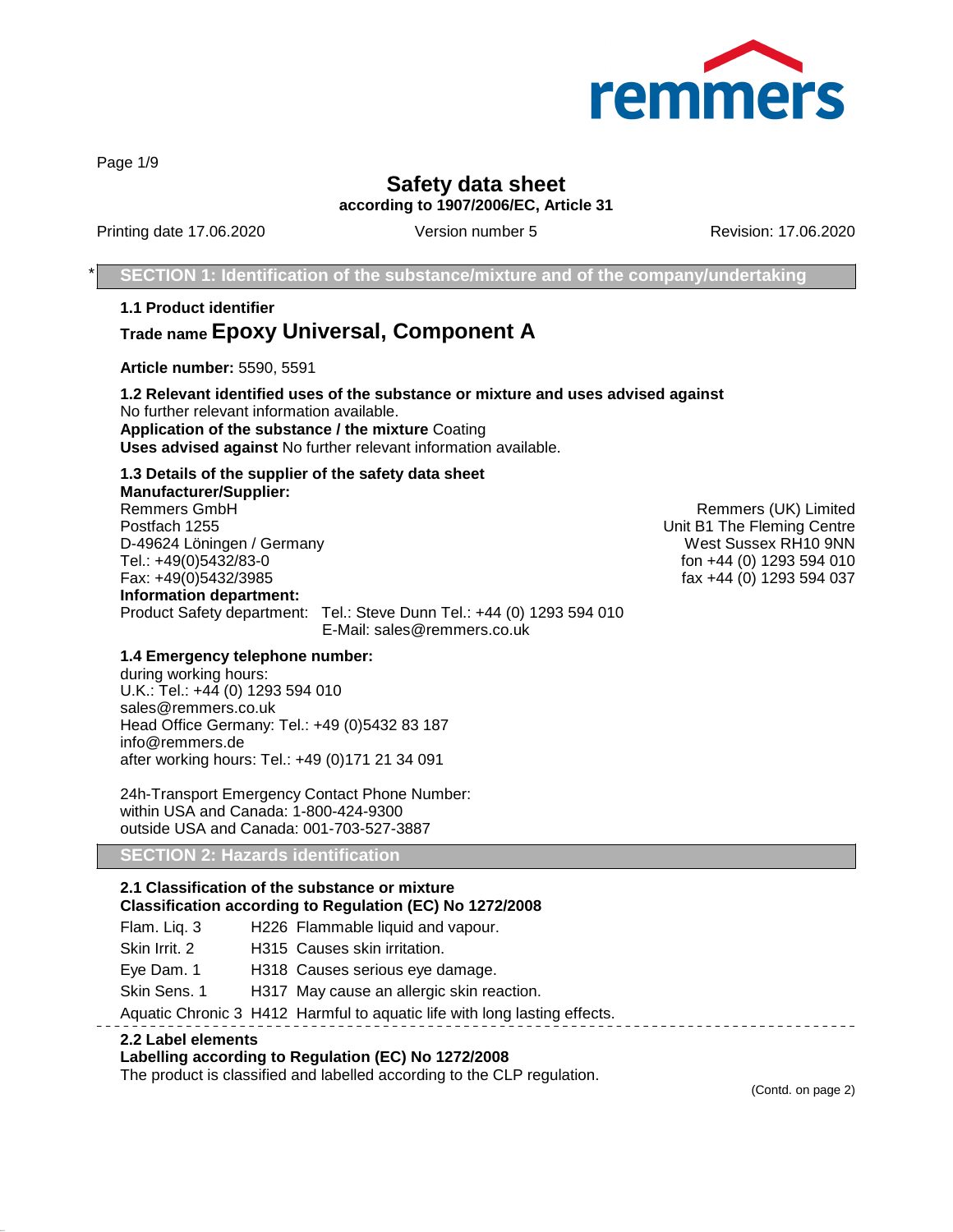# **Safety data sheet according to 1907/2006/EC, Article 31**

Printing date 17.06.2020 Version number 5 Revision: 17.06.2020

# **Trade name Epoxy Universal, Component A**

(Contd. of page 1)

**Hazard pictograms**



## **Signal word** Danger

### **Hazard-determining components of labelling:**

phenol, methylstyrenated n-butanol

### **Hazard statements**

H226 Flammable liquid and vapour.

H315 Causes skin irritation.

H318 Causes serious eye damage.

H317 May cause an allergic skin reaction.

H412 Harmful to aquatic life with long lasting effects.

### **Precautionary statements**

| <u>I</u> recautionally statements |                                                                                                       |
|-----------------------------------|-------------------------------------------------------------------------------------------------------|
| P <sub>210</sub>                  | Keep away from heat, hot surfaces, sparks, open flames and other ignition sources. No                 |
|                                   | smoking.                                                                                              |
| P <sub>260</sub>                  | Do not breathe dust/fume/gas/mist/vapours/spray.                                                      |
| P <sub>273</sub>                  | Avoid release to the environment.                                                                     |
| P <sub>280</sub>                  | Wear protective gloves/protective clothing/eye protection/face protection.                            |
| P302+P352                         | IF ON SKIN: Wash with plenty of soap and water.                                                       |
|                                   | P305+P351+P338 IF IN EYES: Rinse cautiously with water for several minutes. Remove contact lenses, if |
|                                   | present and easy to do. Continue rinsing.                                                             |
| P333+P313                         | If skin irritation or rash occurs: Get medical advice/attention.                                      |
| P337+P313                         | If eye irritation persists: Get medical advice/attention.                                             |
| P403+P235                         | Store in a well-ventilated place. Keep cool.                                                          |
| P <sub>501</sub>                  | Dispose of contents/container in accordance with local/regional/national/international                |
|                                   | regulations.                                                                                          |
| 2.2 Other horsede                 |                                                                                                       |

**2.3 Other hazards**

## **Results of PBT and vPvB assessment**

**PBT:** Not applicable.

**vPvB:** Not applicable.

\* **SECTION 3: Composition/information on ingredients**

# **3.2 Chemical characterisation: Mixtures**

**Description:** Mixture of the substances listed below with harmless additions.

| Dangerous components [% w/w]:  |                                                                                                         |                                  |
|--------------------------------|---------------------------------------------------------------------------------------------------------|----------------------------------|
| CAS: 68512-30-1                | phenol, methylstyrenated                                                                                | $≥25 - <40%$                     |
| EINECS: 270-966-8              | Skin Irrit. 2, H315; Skin Sens. 1, H317; Aquatic Chronic 3,<br>H412                                     |                                  |
| CAS: 7727-43-7                 | barium sulphate, natural                                                                                | $≥10 - < 20\%$                   |
| EINECS: 231-784-4              | substance with a Community workplace exposure limit                                                     |                                  |
| CAS: 71-36-3                   | n-butanol                                                                                               | $≥5 - < 10%$                     |
| EINECS: 200-751-6              | Flam. Liq. 3, H226; Eye Dam. 1, H318; Acute Tox. 4,<br> H302; Skin Irrit. 2, H315; STOT SE 3, H335-H336 |                                  |
| Index number: 603-004-00-6     |                                                                                                         |                                  |
| Reg.nr.: 01-2119484630-38-XXXX |                                                                                                         |                                  |
|                                |                                                                                                         | $\sqrt{2}$ $\sqrt{2}$ $\sqrt{2}$ |

(Contd. on page 3)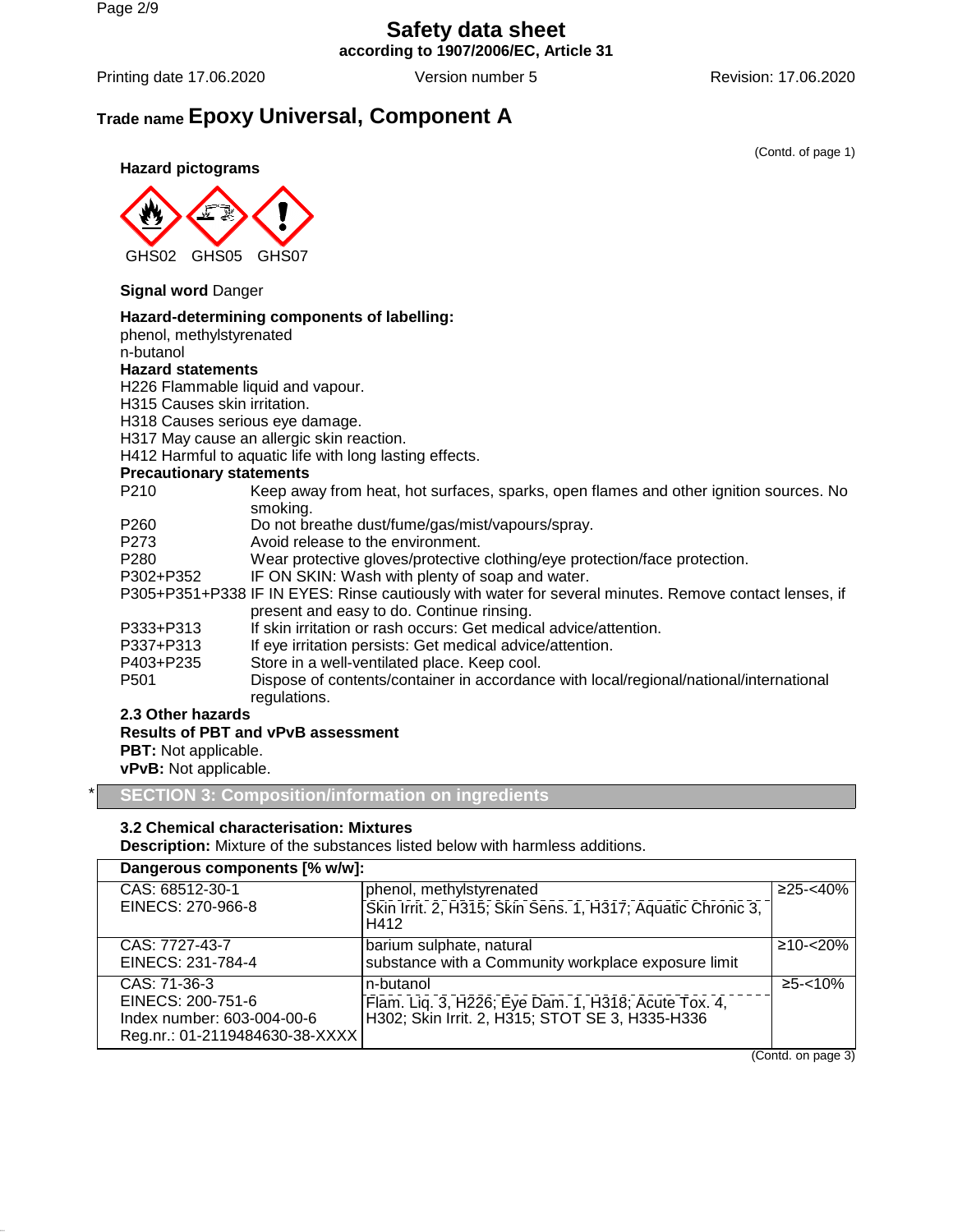# **Safety data sheet according to 1907/2006/EC, Article 31**

Printing date 17.06.2020 **Version number 5** Revision: 17.06.2020 **Revision: 17.06.2020** 

# **Trade name Epoxy Universal, Component A**

|                                |                                                                                                                                                                     | (Contd. of page 2) |
|--------------------------------|---------------------------------------------------------------------------------------------------------------------------------------------------------------------|--------------------|
| CAS: 107-98-2                  | 1-methoxy-2-propanol                                                                                                                                                | $≥2.5 - <5%$       |
| EINECS: 203-539-1              | Flam. Liq. 3, H226; STOT SE 3, H336                                                                                                                                 |                    |
| Index number: 603-064-00-3     |                                                                                                                                                                     |                    |
| Reg.nr.: 01-2119457435-35-XXXX |                                                                                                                                                                     |                    |
| CAS: 1330-20-7                 | xylene                                                                                                                                                              | $≥2.5 - <5%$       |
| EINECS: 215-535-7              | EINECS: 215-535-7 [Flam. Liq. 3, H226; STOT RE 2, H373; Asp. Tox. 1, H304;<br>Reg.nr.: 01-2119488216-32-XXXX Acute Tox. 4, H312; Acute Tox. 4, H332; Skin Irrit. 2, |                    |
|                                |                                                                                                                                                                     |                    |
|                                | H315; Eye Irrit. 2, H319; STOT SE 3, H335                                                                                                                           |                    |
| EC number: 918-668-5           | hydrocarbons, C9, aromatics                                                                                                                                         | $≥1 - < 2.5\%$     |
|                                | Reg.nr.: 01-2119455851-35-XXXX [Flam. Liq. 3, H226; Asp. Tox. 1, H304; Aquatic Chronic 2,<br>H411; STOT SE 3, H335-H336                                             |                    |

### **Additional information**

Benzene content:  $< 0.1\%$  Note P is applicable. It is not necessary to classify nor to mark the product as carcinogenic.

For the wording of the listed hazard phrases refer to section 16.

**SECTION 4: First aid measures**

# **4.1 Description of first aid measures**

#### **After inhalation**

Supply fresh air and call for doctor for safety reasons.

In case of unconsciousness bring patient into stable side position for transport.

#### **After skin contact**

If skin irritation continues, consult a doctor.

Wash immediately with water and soap and rinse thoroughly.

#### **After eye contact**

Rinse opened eye for several minutes under running water. If symptoms persist, consult doctor.

#### **After swallowing**

Rinse out mouth immediately with plenty of water and administer plenty of water in small swallows (diluting effect).

### **4.2 Most important symptoms and effects, both acute and delayed**

In case of prolonged/repeated exposure or in high concentrations: Headache nausea **Dizziness** Dazed anaesthetic effect Unconsciousness Excessive contact with skin, eyes or respiratory system may cause irritation. **4.3 Indication of any immediate medical attention and special treatment needed** No further relevant information available.

#### **SECTION 5: Firefighting measures**

**5.1 Extinguishing media Suitable extinguishing agents** Water Fire-extinguishing powder BC powder Alcohol-resistant foam Carbon dioxide **For safety reasons unsuitable extinguishing agents** Water with a full water jet. **5.2 Special hazards arising from the substance or mixture** May be released in case of fire Carbon monoxide (CO) Carbon dioxide further harmful conflagration gases and fumes Under certain fire conditions, traces of other toxic gases cannot be excluded, e.g.: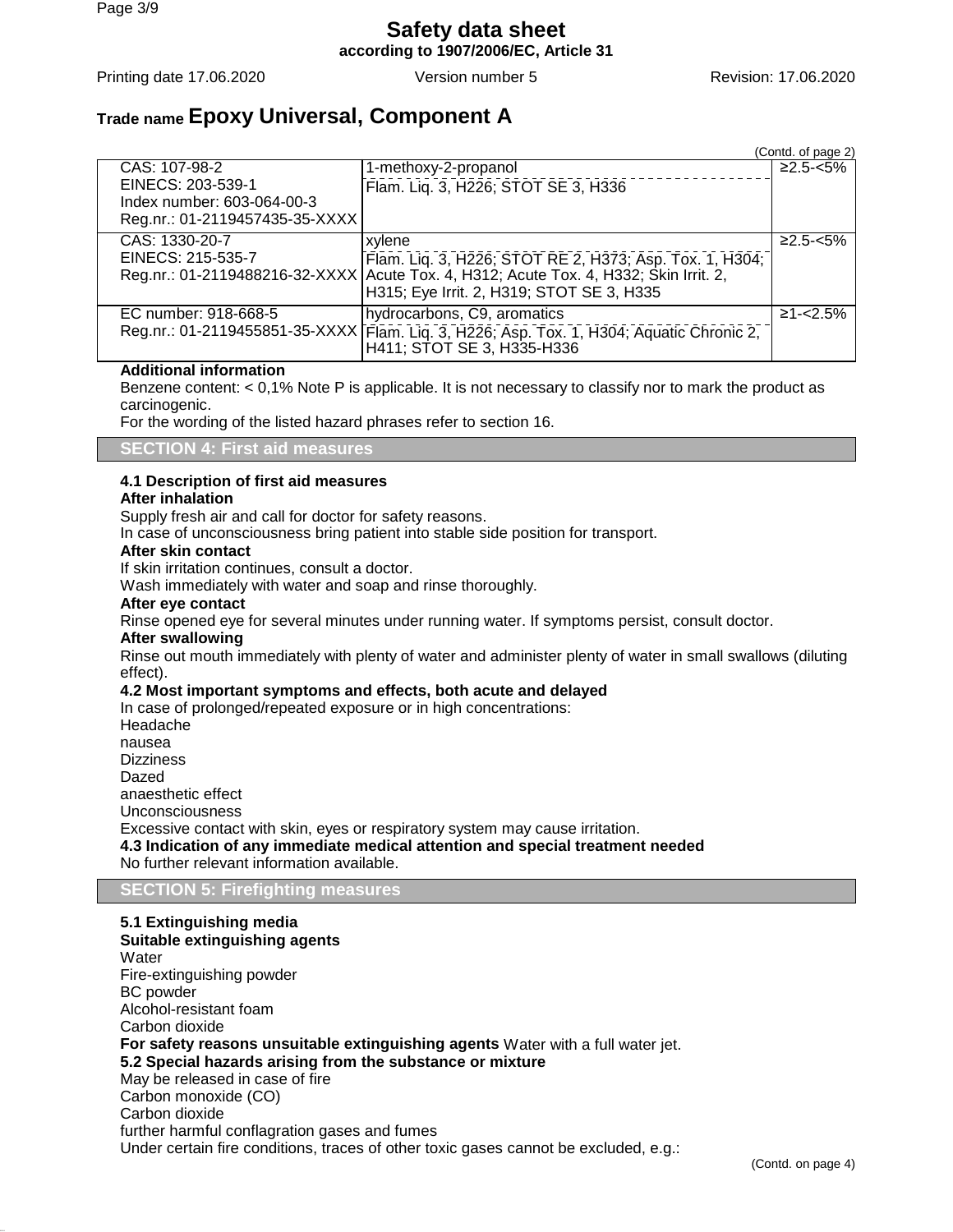# **Safety data sheet according to 1907/2006/EC, Article 31**

Printing date 17.06.2020 **Version number 5** Revision: 17.06.2020 **Revision: 17.06.2020** 

# **Trade name Epoxy Universal, Component A**

(Contd. of page 3)

**5.3 Advice for firefighters Protective equipment:** Wear self-contained breathing apparatus. Wear full protective suit. **Additional information** Cool endangered containers with water spray jet. Collect contaminated fire fighting water separately. It must not enter drains. Dispose of fire debris and contaminated fire fighting water in accordance with official regulations.

**SECTION 6: Accidental release measures**

#### **6.1 Personal precautions, protective equipment and emergency procedures**

Ensure adequate ventilation Keep away from ignition sources Put on breathing apparatus. Wear protective equipment. Keep unprotected persons away. **6.2 Environmental precautions:** Do not allow to enter the ground/soil. Do not allow product to reach sewage system or water bodies. Inform responsible authorities in case product reaches bodies of water or sewage system. **6.3 Methods and material for containment and cleaning up:** Absorb with liquid-binding material (sand, diatomite, acid binders, universal binders, sawdust). Use neutralising agent. Dispose of contaminated material as waste according to item 13. Ensure adequate ventilation.

#### **6.4 Reference to other sections**

See Section 7 for information on safe handling See Section 8 for information on personal protection equipment. See Section 13 for information on disposal.

# **SECTION 7: Handling and storage**

#### **7.1 Precautions for safe handling**

Use only in well ventilated areas. Ensure good ventilation/exhaust in workplaces. Avoid the formation of aerosols.

# **Information about protection against explosions and fires:**

Fumes can combine with air to form an explosive mixture. Keep ignition sources away - Do not smoke.

Protect against electrostatic charges.

Keep breathing equipment ready.

#### **7.2 Conditions for safe storage, including any incompatibilities Storage**

**Requirements to be met by storerooms and containers:** Ventilate storage and work rooms sufficiently. Install solvent resistant, sealed floor. **Information on storage in a common storage facility:** Suitable material for containers and pipes: Light metals and their alloys. **Further information about storage conditions:** Store container in a well ventilated position. Protect from frost. Keep container tightly closed. **7.3 Specific end use(s)** No further relevant information available.

**8: Exposure controls/personal protection** 

**Additional information about design of technical systems:** No further data; see item 7.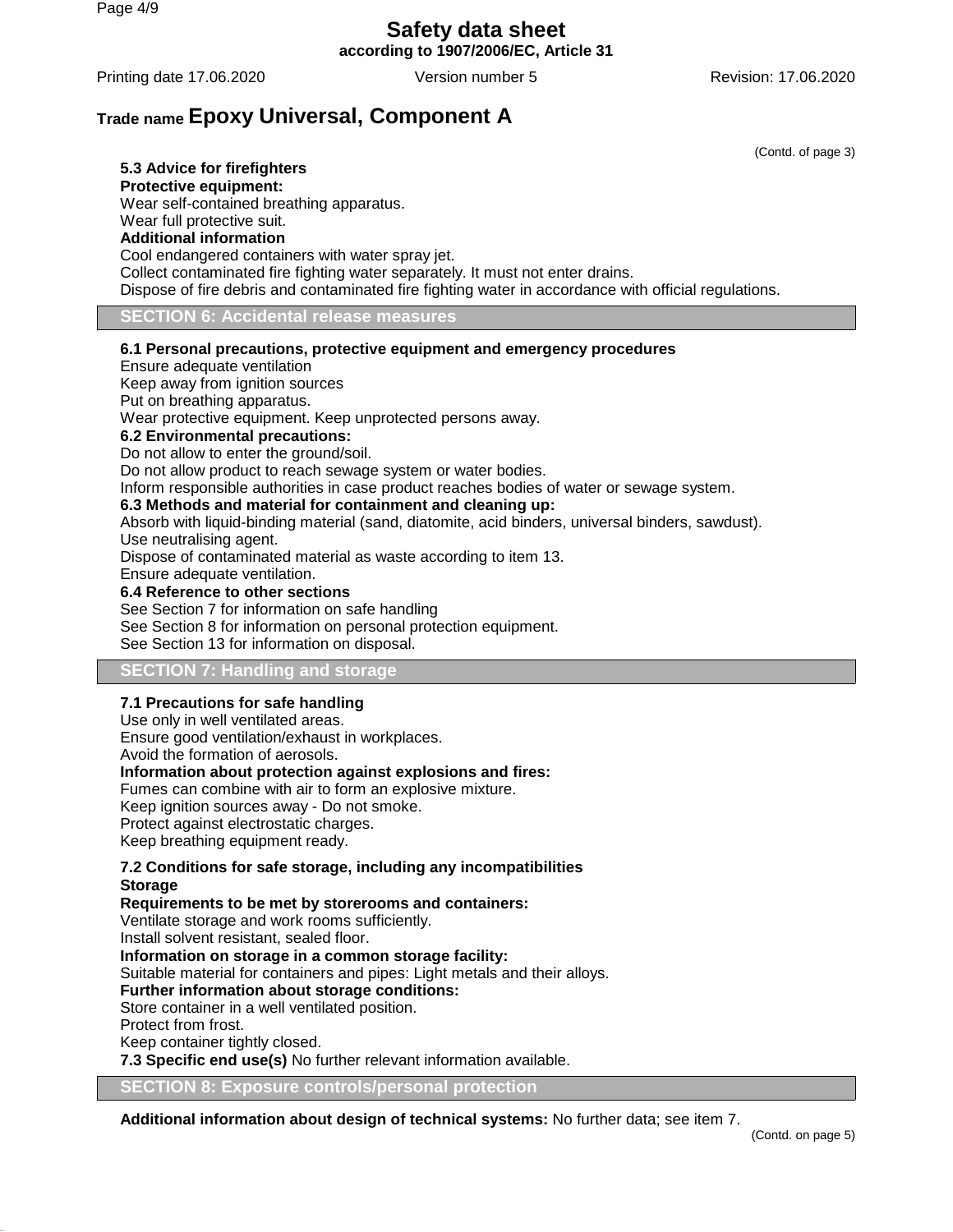**according to 1907/2006/EC, Article 31**

Printing date 17.06.2020 Version number 5 Revision: 17.06.2020

# **Trade name Epoxy Universal, Component A**

(Contd. of page 4)

| 8.1 Control parameters                                                                                                                              |                                                                                                                   |  |
|-----------------------------------------------------------------------------------------------------------------------------------------------------|-------------------------------------------------------------------------------------------------------------------|--|
|                                                                                                                                                     | Components with limit values that require monitoring at the workplace:                                            |  |
|                                                                                                                                                     | CAS: 7727-43-7 barium sulphate, natural                                                                           |  |
|                                                                                                                                                     | WEL Long-term value: 10* 4** mg/m <sup>3</sup>                                                                    |  |
|                                                                                                                                                     | *inhalable dust **respirable dust                                                                                 |  |
|                                                                                                                                                     | <b>CAS: 71-36-3 n-butanol</b>                                                                                     |  |
|                                                                                                                                                     | WEL Short-term value: 154 mg/m <sup>3</sup> , 50 ppm<br>Sk                                                        |  |
|                                                                                                                                                     | CAS: 107-98-2 1-methoxy-2-propanol                                                                                |  |
|                                                                                                                                                     | WEL Short-term value: 560 mg/m <sup>3</sup> , 150 ppm                                                             |  |
|                                                                                                                                                     | Long-term value: 375 mg/m <sup>3</sup> , 100 ppm                                                                  |  |
|                                                                                                                                                     | Sk                                                                                                                |  |
|                                                                                                                                                     | CAS: 1330-20-7 xylene                                                                                             |  |
|                                                                                                                                                     | WEL Short-term value: 441 mg/m <sup>3</sup> , 100 ppm<br>Long-term value: 220 mg/m <sup>3</sup> , 50 ppm          |  |
|                                                                                                                                                     | Sk: BMGV                                                                                                          |  |
|                                                                                                                                                     | Ingredients with biological limit values:                                                                         |  |
|                                                                                                                                                     |                                                                                                                   |  |
|                                                                                                                                                     | CAS: 1330-20-7 xylene<br>BMGV 650 mmol/mol creatinine                                                             |  |
|                                                                                                                                                     | Medium: urine                                                                                                     |  |
|                                                                                                                                                     | Sampling time: post shift                                                                                         |  |
|                                                                                                                                                     | Parameter: methyl hippuric acid                                                                                   |  |
|                                                                                                                                                     | Additional information: The lists that were valid during compilation were used as a basis.                        |  |
|                                                                                                                                                     | 8.2 Exposure controls                                                                                             |  |
|                                                                                                                                                     | Personal protective equipment                                                                                     |  |
|                                                                                                                                                     | General protective and hygienic measures                                                                          |  |
|                                                                                                                                                     | Do not eat, drink or smoke while working.                                                                         |  |
|                                                                                                                                                     | Apply solvent-resistant skin protection preparation before beginning work.                                        |  |
|                                                                                                                                                     | Keep away from food, beverages and animal feed.<br>Immediately remove soiled, saturated clothing.                 |  |
|                                                                                                                                                     | Wash hands before pauses and after work.                                                                          |  |
|                                                                                                                                                     | Avoid contact with eyes and skin.                                                                                 |  |
|                                                                                                                                                     | The following indication regarding the personal protective equipment are to be considered as                      |  |
|                                                                                                                                                     | suggestions. The selection of the necessary personal protective equipment is to be evalutated by the              |  |
|                                                                                                                                                     | employer depending on the types of operations and the local circumstances. If a risk assessment on-site           |  |
| shows that there is no risk for employees, the personal protective euigment is not required or the amount of<br>the PPE can be adpated accordingly. |                                                                                                                   |  |
|                                                                                                                                                     | <b>Respiratory equipment:</b>                                                                                     |  |
|                                                                                                                                                     | Filter A/P2.                                                                                                      |  |
|                                                                                                                                                     | Only use ambient air independent respiratory equipment in pits, shafts and silos!                                 |  |
| In case of brief exposure or low pollution load, use respiratory protection equipment with filter. In case of                                       |                                                                                                                   |  |
|                                                                                                                                                     | intensive or longer exposure, use self-contained respiratory protection equipment.<br><b>Protection of hands:</b> |  |
|                                                                                                                                                     | Solvent resistant gloves                                                                                          |  |
|                                                                                                                                                     | Long cuffed gloves                                                                                                |  |
|                                                                                                                                                     | Protective gloves.                                                                                                |  |
| The glove material has to be impermeable and resistant to the product/ the substance/ the preparation.                                              |                                                                                                                   |  |
| Selection of the glove material on consideration of the penetration times, rates of diffusion and the                                               |                                                                                                                   |  |
|                                                                                                                                                     | degradation                                                                                                       |  |
| <b>Material of gloves</b><br>Butyl rubber, BR                                                                                                       |                                                                                                                   |  |
|                                                                                                                                                     | Nitrile rubber, NBR                                                                                               |  |

The selection of the suitable gloves does not only depend on the material, but also on further marks of quality and varies from manufacturer to manufacturer. As the product is a preparation of several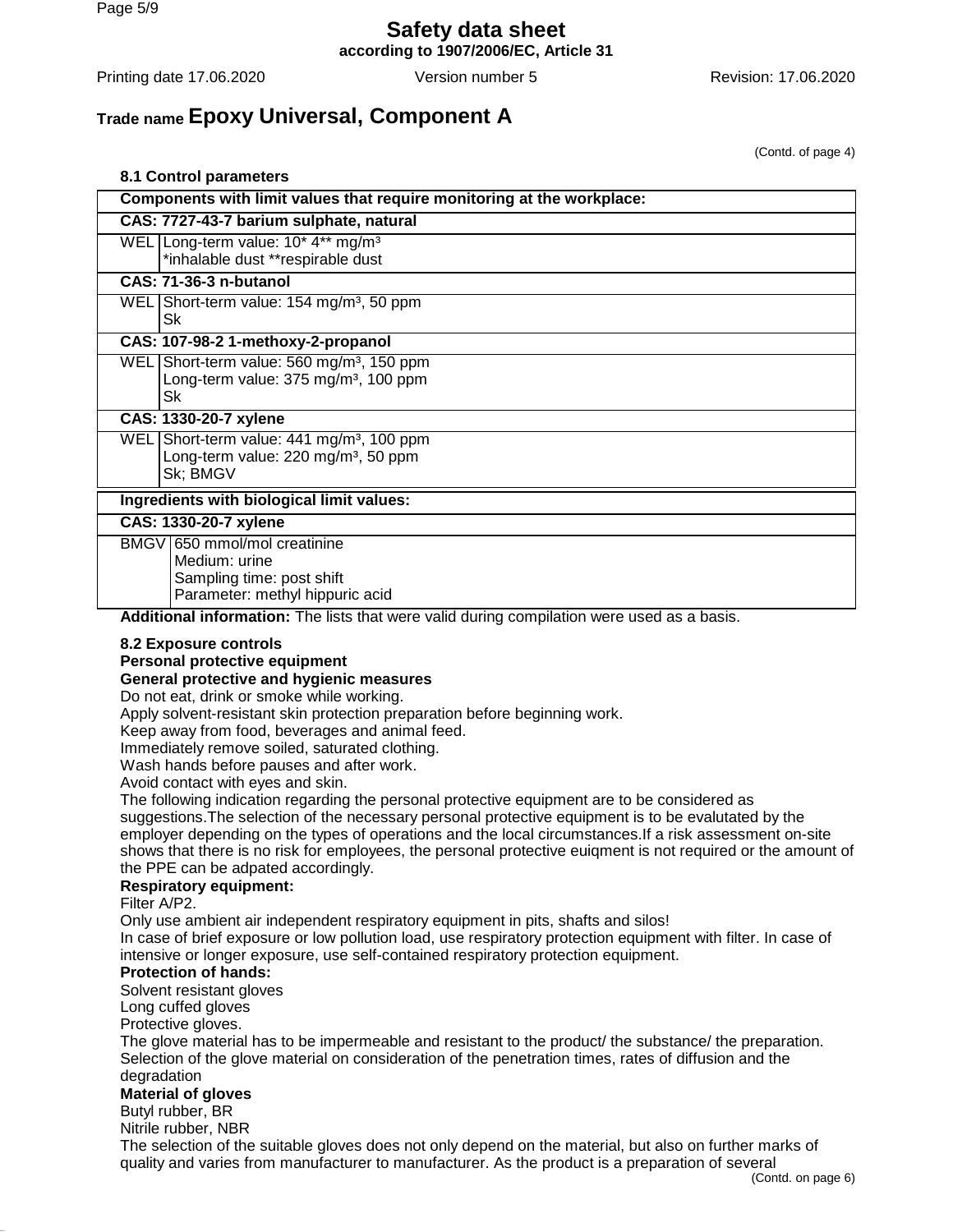**according to 1907/2006/EC, Article 31**

Printing date 17.06.2020 Version number 5 Revision: 17.06.2020

# **Trade name Epoxy Universal, Component A**

(Contd. of page 5) substances, the resistance of the glove material can not be calculated in advance and has therefore to be checked prior to the application.

#### **Penetration time of glove material**

The determined penetration times according to EN 16523-1:2015 are not performed under practical conditions. Therefore a maximum wearing time, which corresponds to 50% of the penetration time, is recommended.

The exact break trough time has to be found out by the manufacturer of the protective gloves and has to be observed.

#### **Eye protection:**

if there is a risk of splashes

Tightly sealed safety glasses.

**Body protection:** Protective work clothing.

| <b>SECTION 9: Physical and chemical properties</b>                                                             |                                                                                                         |  |
|----------------------------------------------------------------------------------------------------------------|---------------------------------------------------------------------------------------------------------|--|
| 9.1 Information on basic physical and chemical properties<br><b>General Information</b><br>Appearance:         |                                                                                                         |  |
| Form:<br>Colour:<br>Odour:<br><b>Odour threshold:</b>                                                          | thixotropic<br>According to product specification<br>Solvent-like<br>Not determined.                    |  |
| pH-value:                                                                                                      | Not determined.                                                                                         |  |
| <b>Change in condition</b><br><b>Melting point/freezing point:</b><br>Initial boiling point and boiling range: | Not determined<br>Not determined                                                                        |  |
| <b>Flash point:</b>                                                                                            | 32 °C                                                                                                   |  |
| Inflammability (solid, gaseous)                                                                                | Not applicable.                                                                                         |  |
| Ignition temperature:                                                                                          | not applicable                                                                                          |  |
| <b>Decomposition temperature:</b>                                                                              | Not determined.                                                                                         |  |
| Self-inflammability:                                                                                           | Product is not self-igniting.                                                                           |  |
| <b>Explosive properties:</b>                                                                                   | Product is not explosive. However, formation of dangerous<br>explosive vapour/air mixtures is possible. |  |
| <b>Explosive Limits:</b><br>Lower:<br>Upper:                                                                   | Not determined.<br>Not determined.                                                                      |  |
| Vapour pressure:                                                                                               | Not determined.                                                                                         |  |
| Density at 20 °C:<br><b>Relative density</b><br><b>Vapour density</b><br><b>Evaporation rate</b>               | 1.37 $g/cm3$<br>Not determined.<br>Not determined.<br>Not determined.                                   |  |
| Solubility in / Miscibility with<br>Water:                                                                     | Not miscible or difficult to mix                                                                        |  |
| Distribution coefficient (n-octanol/water): Not determined.                                                    |                                                                                                         |  |
| <b>Viscosity:</b><br>dynamic at 20 °C:<br>kinematic:                                                           | 2000 mPas<br>thixotropic                                                                                |  |
| <b>Solvent separation test</b>                                                                                 | $< 3 \%$                                                                                                |  |

(Contd. on page 7)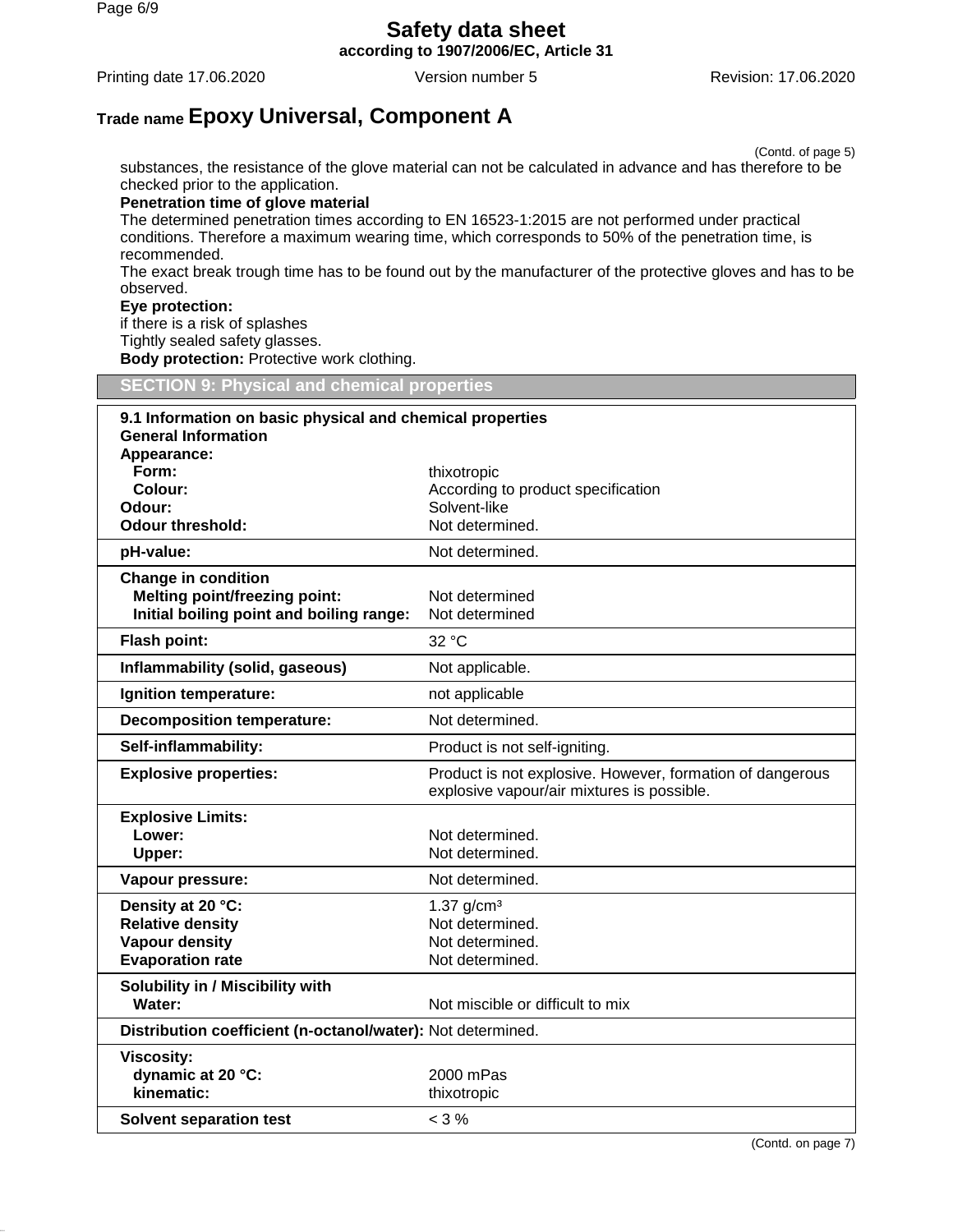**according to 1907/2006/EC, Article 31**

Printing date 17.06.2020 **Version number 5** Revision: 17.06.2020 **Revision: 17.06.2020** 

# **Trade name Epoxy Universal, Component A**

(Contd. of page 6)

**9.2 Other information** No further relevant information available.

## **SECTION 10: Stability and reactivity**

**10.1 Reactivity** No further relevant information available.

#### **10.2 Chemical stability**

**Thermal decomposition / conditions to be avoided:**

No decomposition if handled and stored according to specifications.

Avoid: heat, flames, sparks

**10.3 Possibility of hazardous reactions** Strong exothermic reaction with epoxy resins possible.

**10.4 Conditions to avoid** No further relevant information available.

**10.5 Incompatible materials:** Acids

**10.6 Hazardous decomposition products:** No dangerous decomposition products known

### **SECTION 11: Toxicological information**

### **11.1 Information on toxicological effects**

**Acute toxicity:** Based on available data, the classification criteria are not met.

### **LD/LC50 values that are relevant for classification:**

## **CAS: 68512-30-1 phenol, methylstyrenated**

| Oral   | LD50 | >2,000 mg/kg (rat) |
|--------|------|--------------------|
| Dermal | LD50 | >2,000 mg/kg (rat) |

### **CAS: 71-36-3 n-butanol**

| Oral | LD50 | 790 mg/kg (rat)                                                                                                          |
|------|------|--------------------------------------------------------------------------------------------------------------------------|
|      |      |                                                                                                                          |
|      |      | Dermal LD50 $\begin{vmatrix} 3,400 \text{ mg/kg (rabbit)} \\ 1 \text{hbalative} \end{vmatrix}$ LC50/4 h 8,000 mg/l (rat) |

# **Skin corrosion/irritation:**

Causes skin irritation.

#### **Serious eye damage/irritation:**

Causes serious eye damage.

### **Sensitisation:**

May cause an allergic skin reaction.

#### **Experience with humans:**

Frequent or longer lasting skin contact may degrease and dry out skin which may lead to skin irritation and inflammation (dermatitis).

**Germ cell mutagenicity:** Based on available data, the classification criteria are not met.

**Carcinogenicity:** Based on available data, the classification criteria are not met.

**Reproductive toxicity:** Based on available data, the classification criteria are not met.

**STOT-single exposure:** Based on available data, the classification criteria are not met.

**STOT-repeated exposure:** Based on available data, the classification criteria are not met.

**Aspiration hazard:** Based on available data, the classification criteria are not met.

#### **SECTION 12: Ecological information**

# **12.1 Toxicity**

**Aquatic toxicity:** No further relevant information available.

**12.2 Persistence and degradability** No further relevant information available.

**12.3 Bioaccumulative potential** No further relevant information available.

**12.4 Mobility in soil** No further relevant information available.

**Ecotoxical effects:**

**Remark:** Harmful to fish

**Additional ecological information:**

#### **General notes:**

Do not allow undiluted or non-neutralised product to reach the sewage system or receiving waters. Do not allow product to reach ground water, bodies of water or sewage system.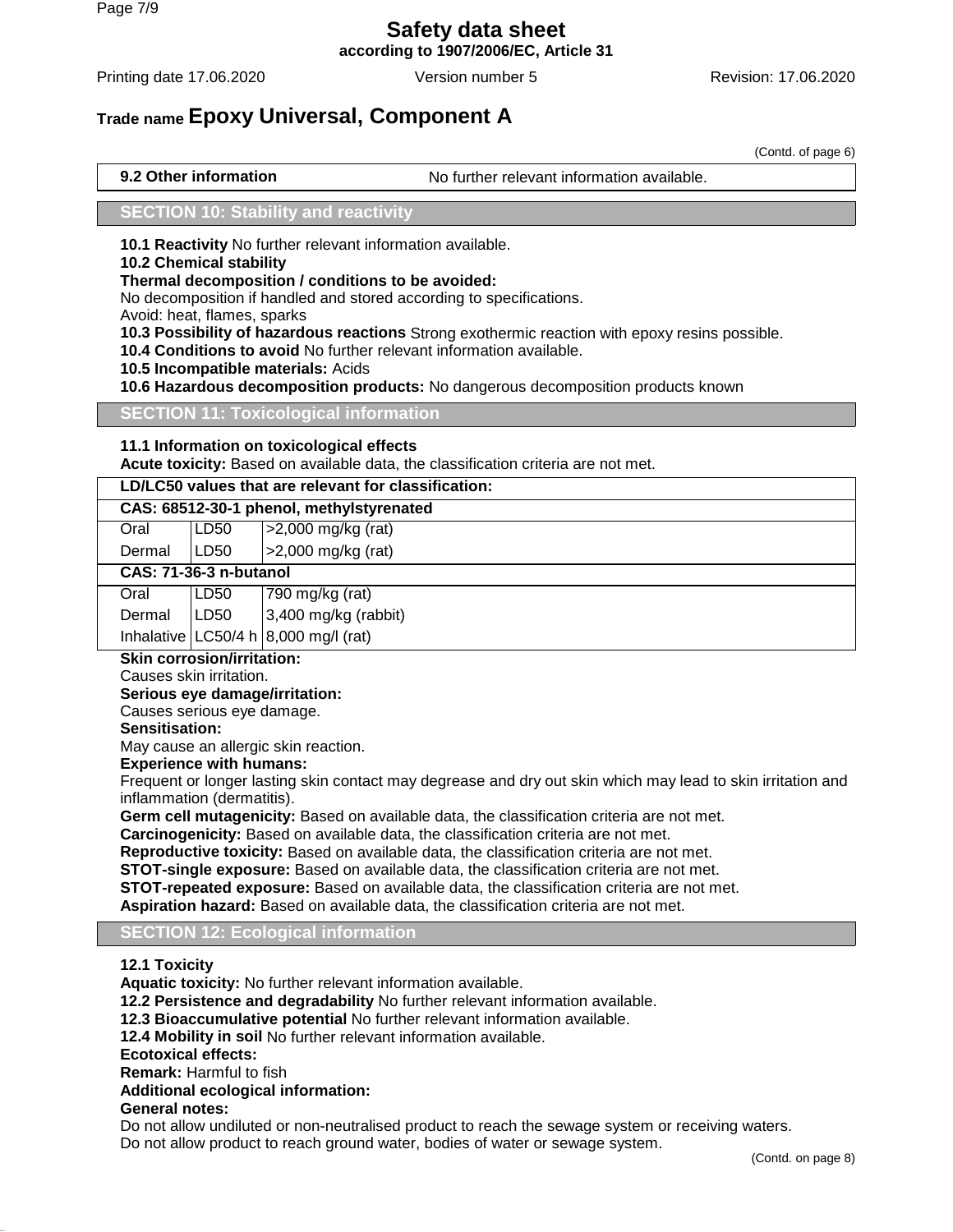Page 8/9

# **Safety data sheet**

**according to 1907/2006/EC, Article 31**

Printing date 17.06.2020 **Version number 5** Revision: 17.06.2020 **Revision: 17.06.2020** 

(Contd. of page 7)

# **Trade name Epoxy Universal, Component A**

Hazardous to drinking water even if small quantities leak into soil. Harmful to aquatic organisms **12.5 Results of PBT and vPvB assessment PBT:** Not applicable. **vPvB:** Not applicable. **12.6 Other adverse effects** No further relevant information available.

**SECTION 13: Disposal considerations**

#### **Recommendation**

Not hardened material must be disposed of as hazardous waste according to official regulations. Hardened product remains may be disposed of as building rubble or put into household garbage. The given refuse codes are recommendations based upon the intended use of the product. Because of

special use and disposal conditions at the user´s, other codes may apply under other conditions.

#### **European waste catalogue**

08 01 11\* waste paint and varnish containing organic solvents or other hazardous substances

#### **Uncleaned packaging:**

**Recommendation:** Disposal must be made according to official regulations.

**SECTION 14: Transport information**

| 14.1 UN-Number<br>ADR, ADN, IMDG<br><b>IATA</b>                                   | Void<br><b>UN1263</b>  |
|-----------------------------------------------------------------------------------|------------------------|
| 14.2 UN proper shipping name<br>ADR, ADN, IMDG<br><b>IATA</b>                     | Void<br><b>PAINT</b>   |
| 14.3 Transport hazard class(es)                                                   |                        |
| ADR, ADN, IMDG<br><b>Class</b>                                                    | Void                   |
| <b>IATA</b>                                                                       |                        |
|                                                                                   |                        |
| <b>Class</b>                                                                      | 3 Flammable liquids.   |
| Label                                                                             | 3                      |
| 14.4 Packing group<br>ADR, IMDG<br><b>IATA</b>                                    | Void<br>$\mathbf{III}$ |
| <b>14.5 Environmental hazards:</b>                                                |                        |
| <b>Marine pollutant:</b>                                                          | <b>No</b>              |
|                                                                                   |                        |
| 14.6 Special precautions for user                                                 | Not applicable.        |
| 14.7 Transport in bulk according to Annex II of<br><b>Marpol and the IBC Code</b> | Not applicable.        |
| <b>UN "Model Regulation":</b>                                                     | Void                   |

(Contd. on page 9)